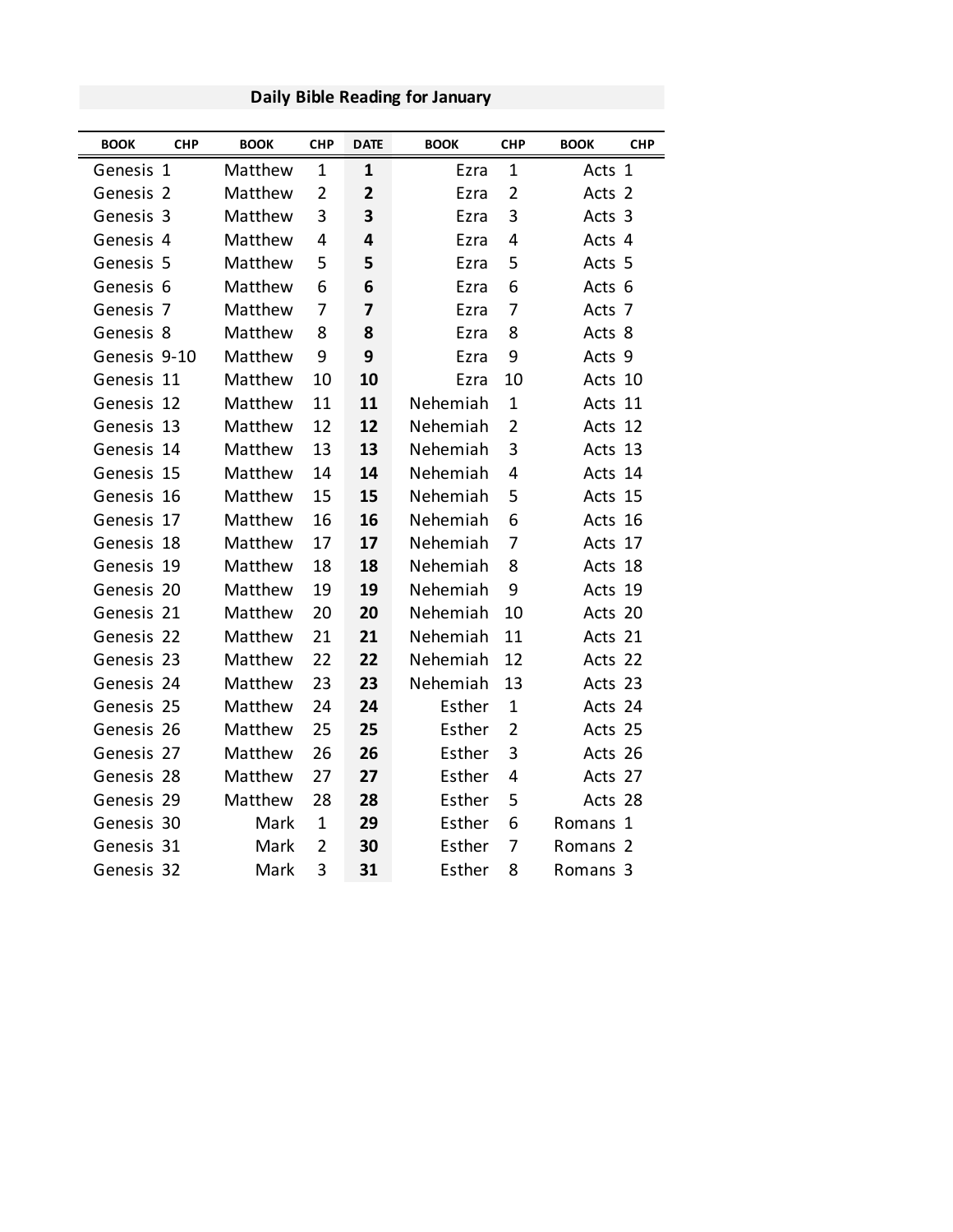| <b>BOOK</b>         | <b>CHP</b> | <b>BOOK</b> | <b>CHP</b>  | <b>DATE</b>    | <b>BOOK</b>      | <b>CHP</b> | <b>BOOK</b>         | <b>CHP</b> |
|---------------------|------------|-------------|-------------|----------------|------------------|------------|---------------------|------------|
| Genesis 33          |            | Mark 4      |             | $\mathbf{1}$   | Esther 9-10      |            | Romans 4            |            |
| Genesis 34          |            | Mark 5      |             | $\overline{2}$ | Job 1            |            | Romans 5            |            |
| Genesis 35-36       |            | Mark 6      |             | 3              | Job <sub>2</sub> |            | Romans <sub>6</sub> |            |
| Genesis 37          |            | Mark 7      |             | 4              | Job <sub>3</sub> |            | Romans 7            |            |
| Genesis 38          |            | Mark 8      |             | 5              | Job 4            |            | Romans 8            |            |
| Genesis 39          |            | Mark 9      |             | 6              | Job 5            |            | Romans 9            |            |
| Genesis 40          |            | Mark 10     |             | 7              | Job 6            |            | Romans 10           |            |
| Genesis 41          |            | Mark 11     |             | 8              | Job <sub>7</sub> |            | Romans 11           |            |
| Genesis 42          |            | Mark 12     |             | 9              | Job 8            |            | Romans 12           |            |
| Genesis 43          |            | Mark 13     |             | 10             | Job 9            |            | Romans 13           |            |
| Genesis 44          |            | Mark 14     |             | 11             | $Job$ $10$       |            | Romans 14           |            |
| Genesis 45          |            | Mark 15     |             | 12             | Job 11           |            | Romans 15           |            |
| Genesis 46          |            | Mark 16     |             | 13             | Job 12           |            | Romans 16           |            |
| Genesis 47          |            |             | Luke 1-1:38 | 14             | Job 13           |            | 1 Corinth 1         |            |
| Genesis 48          |            |             | Luke 1toEnd | 15             | Job 14           |            | 1 Corinth 2         |            |
| Genesis 49          |            | Luke 2      |             | 16             | Job 15           |            | 1 Corinth 3         |            |
| Genesis 50          |            | Luke 3      |             | 17             |                  | Job 16-17  | 1 Corinth 4         |            |
| Exodus 1            |            | Luke 4      |             | 18             | Job 18           |            | 1 Corinth 5         |            |
| Exodus <sub>2</sub> |            | Luke 5      |             | 19             | Job 19           |            | 1 Corinth 6         |            |
| Exodus 3            |            | Luke 6      |             | 20             | Job 20           |            | 1 Corinth 7         |            |
| Exodus 4            |            | Luke 7      |             | 21             | Job 21           |            | 1 Corinth 8         |            |
| Exodus 5            |            | Luke 8      |             | 22             | Job 22           |            | 1 Corinth 9         |            |
| Exodus 6            |            | Luke 9      |             | 23             | Job 23           |            | 1 Corinth 10        |            |
| Exodus 7            |            | Luke 10     |             | 24             | Job 24           |            | 1 Corinth 11        |            |
| Exodus 8            |            | Luke 11     |             | 25             |                  | Job 25-26  | 1 Corinth 12        |            |
| Exodus 9            |            | Luke 12     |             | 26             | Job 27           |            | 1 Corinth 13        |            |
| Exodus 10           |            | Luke 13     |             | 27             | Job 28           |            | 1 Corinth 14        |            |
| Exodus 11           |            | Luke 14     |             | 28             | <b>Job 29</b>    |            | 1 Corinth 15        |            |

# **Daily Bible Reading for February**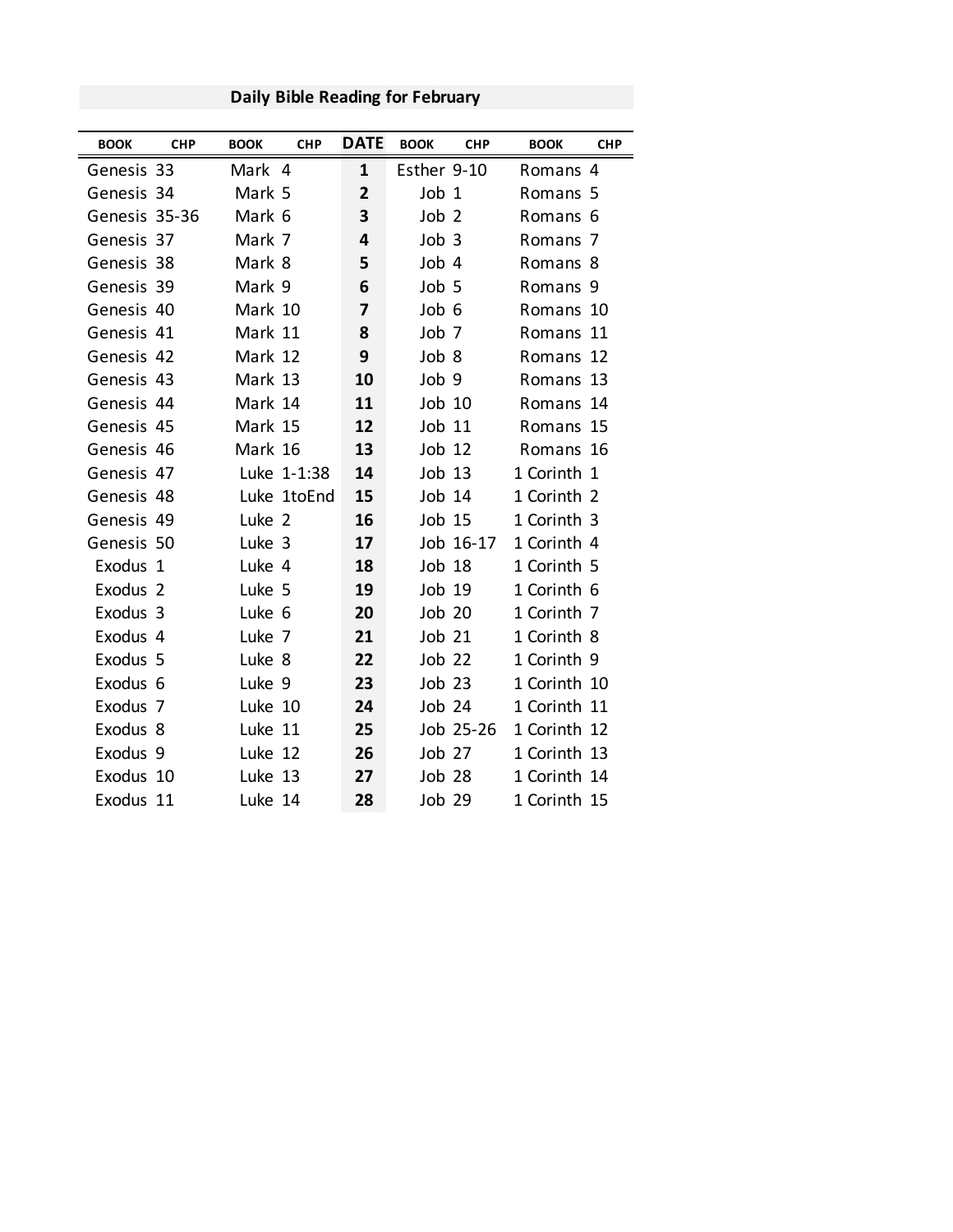| <b>BOOK</b>   | <b>CHP</b> | <b>BOOK</b> | <b>CHP</b> | <b>DATE</b>    | <b>BOOK</b>   | <b>CHP</b> | <b>BOOK</b>   | <b>CHP</b> |
|---------------|------------|-------------|------------|----------------|---------------|------------|---------------|------------|
| Exodus 12     |            | Luke 15     |            | $\mathbf{1}$   | <b>Job 30</b> |            | 1 Cor. 16     |            |
| Exodus 13     |            | Luke 16     |            | $\overline{2}$ | <b>Job 31</b> |            | 2 Cor. 1      |            |
| Exodus 14     |            | Luke 17     |            | 3              | Job 32        |            | 2 Cor. 2      |            |
| Exodus 15     |            | Luke 18     |            | 4              | Job 33        |            | 2 Cor. 3      |            |
| Exodus 16     |            | Luke 19     |            | 5              | Job 34        |            | 2 Cor. 4      |            |
| Exodus 17     |            | Luke 20     |            | 6              | <b>Job 35</b> |            | 2 Cor. 5      |            |
| Exodus 18     |            | Luke 21     |            | $\overline{7}$ | <b>Job 36</b> |            | 2 Cor. 6      |            |
| Exodus 19     |            | Luke 22     |            | 8              | Job 37        |            | 2 Cor. 7      |            |
| Exodus 20     |            | Luke 23     |            | 9              | Job 38        |            | 2 Cor. 8      |            |
| Exodus 21     |            | Luke 24     |            | 10             | <b>Job 39</b> |            | 2 Cor. 9      |            |
| Exodus 22     |            | John 1      |            | 11             | <b>Job 40</b> |            | 2 Cor. 10     |            |
| Exodus 23     |            | John 2      |            | 12             | <b>Job 41</b> |            | 2 Cor. 11     |            |
| Exodus 24     |            | John 3      |            | 13             | Job 42        |            | 2 Cor. 12     |            |
| Exodus 25     |            | John 4      |            | 14             | Proverbs 1    |            | 2 Cor. 13     |            |
| Exodus 26     |            | John 5      |            | 15             | Proverbs 2    |            | Galatians 1   |            |
| Exodus 27     |            | John 6      |            | 16             | Proverbs 3    |            | Galatians 2   |            |
| Exodus 28     |            | John 7      |            | 17             | Proverbs 4    |            | Galatians 3   |            |
| Exodus 29     |            | John 8      |            | 18             | Proverbs 5    |            | Galatians 4   |            |
| Exodus 30     |            | John 9      |            | 19             | Proverbs 6    |            | Galatians 5   |            |
| Exodus 31     |            | John 10     |            | 20             | Proverbs 7    |            | Galatians 6   |            |
| Exodus 32     |            | John 11     |            | 21             | Proverbs 8    |            | Ephesians 1   |            |
| Exodus 33     |            | John 12     |            | 22             | Proverbs 9    |            | Ephesians 2   |            |
| Exodus 34     |            | John 13     |            | 23             | Proverbs 10   |            | Ephesians 3   |            |
| Exodus 35     |            | John 14     |            | 24             | Proverbs 11   |            | Ephesians 4   |            |
| Exodus 36     |            | John 15     |            | 25             | Proverbs 12   |            | Ephesians 5   |            |
| Exodus 37     |            | John 16     |            | 26             | Proverbs 13   |            | Ephesians 6   |            |
| Exodus 38     |            | John 17     |            | 27             | Proverbs 14   |            | Philippians 1 |            |
| Exodus 39     |            | John 18     |            | 28             | Proverbs 15   |            | Philippians 2 |            |
| Exodus 40     |            | John 19     |            | 29             | Proverbs 16   |            | Philippians 3 |            |
| Leviticus 1   |            | John 20     |            | 30             | Proverbs 17   |            | Philippians 4 |            |
| Leviticus 2-3 |            | John 21     |            | 31             | Proverbs 18   |            | Collosians 1  |            |

**Daily Bible Reading for March**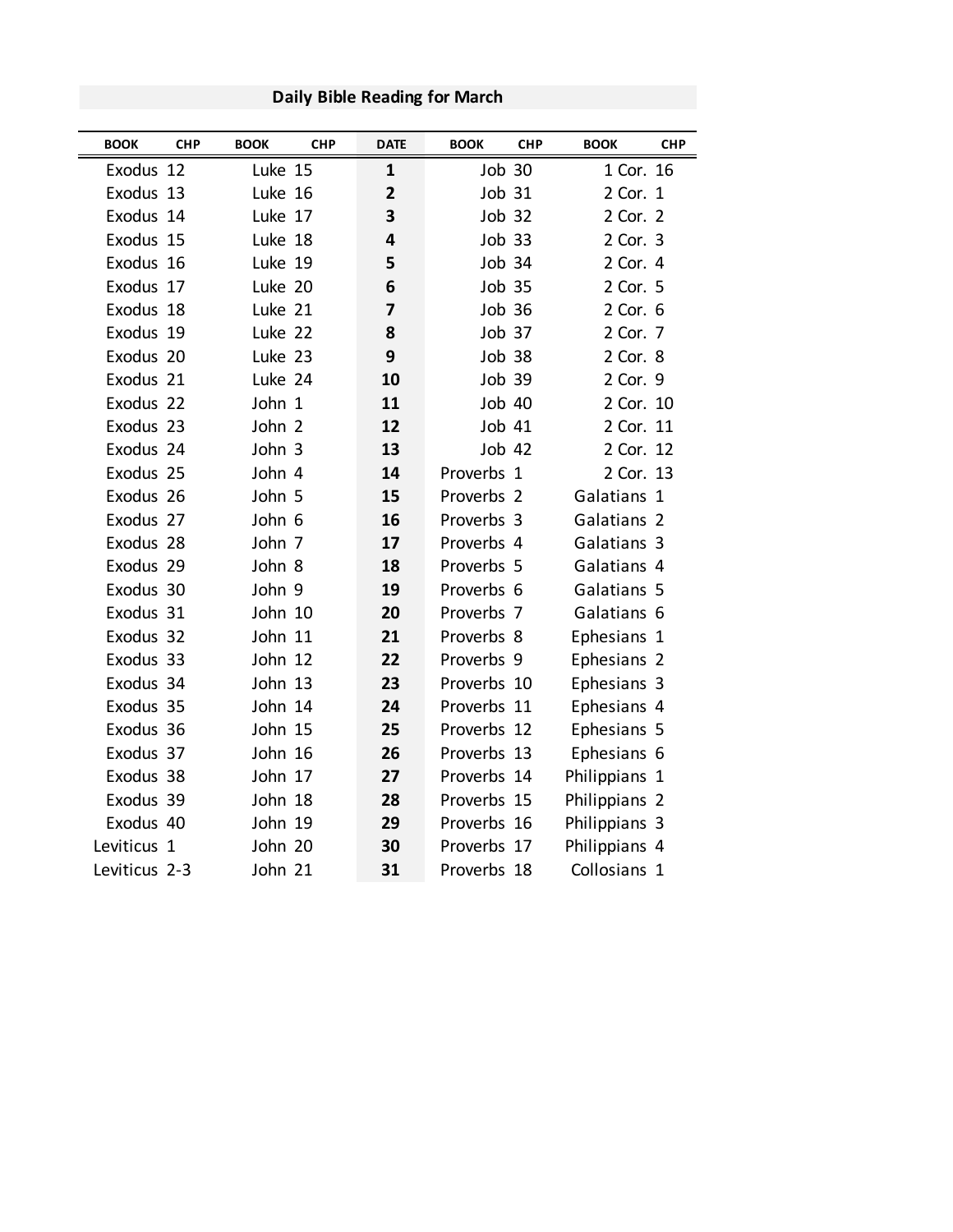| <b>BOOK</b>                  | <b>CHP</b> | <b>BOOK</b>         | <b>CHP</b> | <b>DATE</b>    | <b>BOOK</b>     | <b>CHP</b> | <b>BOOK</b>        | <b>CHP</b> |
|------------------------------|------------|---------------------|------------|----------------|-----------------|------------|--------------------|------------|
| Leviticus 4                  |            | Psalms 1-2          |            | 1              | Proverbs 19     |            | Collosians 2       |            |
| Leviticus 5                  |            | Psalms 3-4          |            | $\overline{2}$ | Proverbs 20     |            | Collosians 3       |            |
| Leviticus 6                  |            | Psalms 5-6          |            | 3              | Proverbs 21     |            | Collosians 4       |            |
| Leviticus <sub>7</sub>       |            | Psalms 7-8          |            | 4              | Proverbs 22     |            | 1 Thes 1           |            |
| Leviticus 8                  |            | Psalms 9            |            | 5              | Proverbs 23     |            | 1 Thes 2           |            |
| Leviticus 9                  |            | Psalms 10           |            | 6              | Proverbs 24     |            | 1 Thes 3           |            |
| Leviticus 10                 |            | <b>Psalms 11-12</b> |            | $\overline{7}$ | Proverbs 25     |            | 1 Thes 4           |            |
| Leviticus 11-12 Psalms 13-14 |            |                     |            | 8              | Proverbs 26     |            | 1 Thes 5           |            |
| Leviticus 13                 |            | <b>Psalms 15-16</b> |            | 9              | Proverbs 27     |            | 2 Thes 1           |            |
| Leviticus 14                 |            | Psalms 17           |            | 10             | Proverbs 28     |            | 2 Thes 2           |            |
| Leviticus 15                 |            | Psalms 18           |            | 11             | Proverbs 29     |            | 2 Thes 3           |            |
| Leviticus 16                 |            | Psalms 19           |            | 12             | Proverbs 30     |            | 1 Timothy 1        |            |
| Leviticus 17                 |            | <b>Psalms 20-21</b> |            | 13             | Proverbs 31     |            | 1 Timothy 2        |            |
| Leviticus 18                 |            | Psalms 22           |            | 14             | Ecclesiastes 1  |            | 1 Timothy 3        |            |
| Leviticus 19                 |            | <b>Psalms 23-24</b> |            | 15             | Ecclesiastes 2  |            | 1 Timothy 4        |            |
| Leviticus 20                 |            | Psalms 25           |            | 16             | Ecclesiastes 3  |            | 1 Timothy 5        |            |
| Leviticus 21                 |            | <b>Psalms 26-27</b> |            | 17             | Ecclesiastes 4  |            | 1 Timothy 6        |            |
| Leviticus 22                 |            | <b>Psalms 28-29</b> |            | 18             | Ecclesiastes 5  |            | 2 Timothy 1        |            |
| Leviticus 23                 |            | Psalms 30           |            | 19             | Ecclesiastes 6  |            | 2 Timothy 2        |            |
| Leviticus 24                 |            | Psalms 31           |            | 20             | Ecclesiastes 7  |            | 2 Timothy 3        |            |
| Leviticus 25                 |            | Psalms 32           |            | 21             | Ecclesiastes 8  |            | 2 Timothy 4        |            |
| Leviticus 26                 |            | Psalms 33           |            | 22             | Ecclesiastes 9  |            | Titus 1            |            |
| Leviticus 27                 |            | Psalms 34           |            | 23             | Ecclesiastes 10 |            | Titus <sub>2</sub> |            |
| Numbers 1                    |            | Psalms 35           |            | 24             | Ecclesiastes 11 |            | Titus 3            |            |
| Numbers 2                    |            | Psalms 36           |            | 25             | Ecclesiastes 12 |            | Philemon 1         |            |
| Numbers 3                    |            | Psalms 37           |            | 26             | Sng of Sol 1    |            | Hebrews 1          |            |
| Numbers 4                    |            | Psalms 38           |            | 27             | Sng of Sol 2    |            | Hebrews 2          |            |
| Numbers 5                    |            | Psalms 39           |            | 28             | Sng of Sol 3    |            | Hebrews 3          |            |
| Numbers 6                    |            | Psalms 40-41        |            | 29             | Sng of Sol 4    |            | Hebrews 4          |            |
| Numbers 7                    |            | Psalms 42-43        |            | 30             | Sng of Sol 5    |            | Hebrews 5          |            |

### **Daily Bible Reading for April**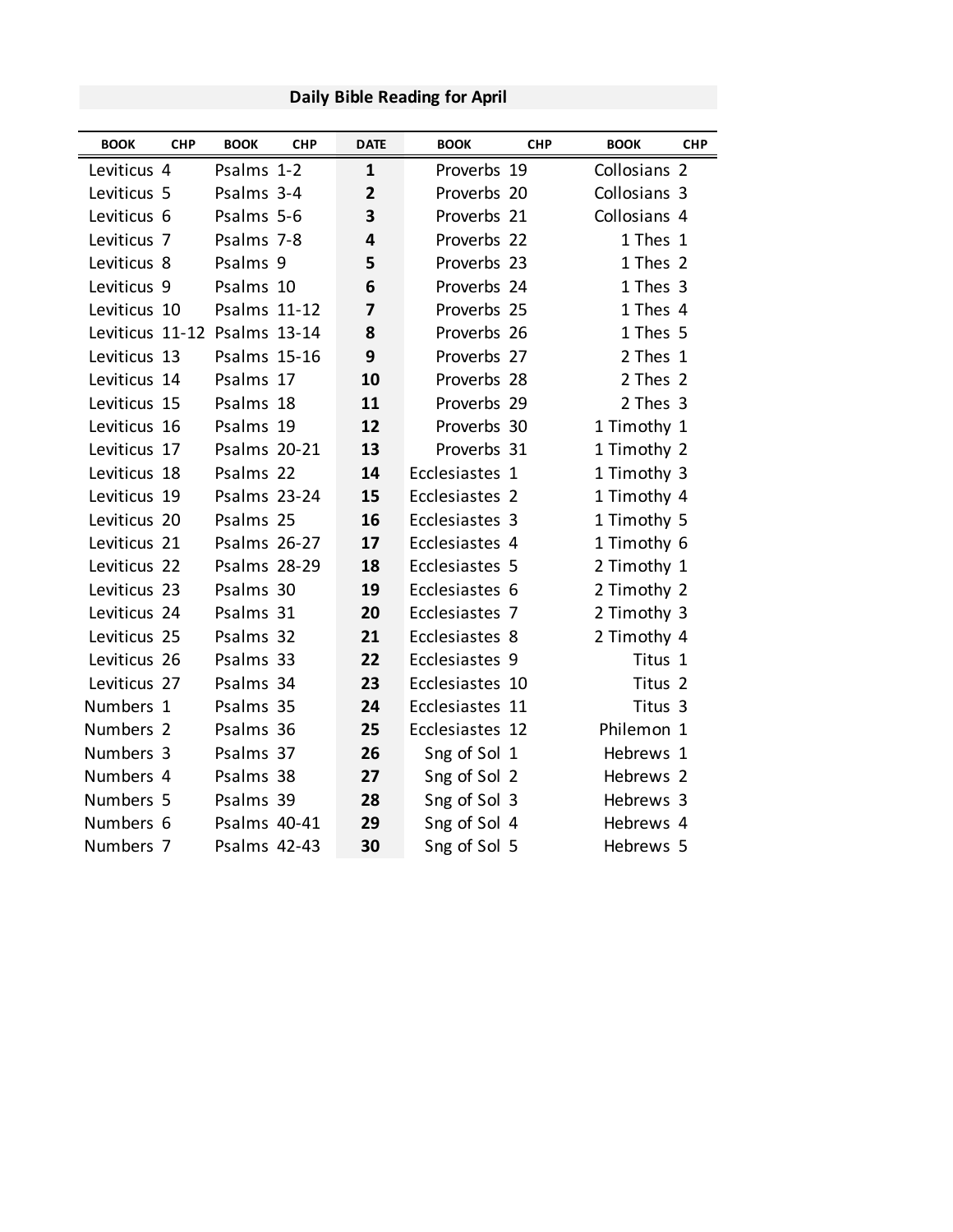# **Daily Bible Reading for May**

| <b>BOOK</b>   | <b>CHP</b> | <b>BOOK</b>         | <b>CHP</b>     | <b>DATE</b>  | <b>BOOK</b>   | <b>CHP</b>      | <b>BOOK</b>  | <b>CHP</b> |
|---------------|------------|---------------------|----------------|--------------|---------------|-----------------|--------------|------------|
| Numbers 8     |            | Psalms 44           |                | $\mathbf{1}$ | Song of Sol 6 |                 | Hebrews 6    |            |
| Numbers 9     |            | Psalms 45           |                | $\mathbf{2}$ | Song of Sol 7 |                 | Hebrews 7    |            |
| Numbers 10    |            | Psalms 46-47        |                | 3            | Song of Sol 8 |                 | Hebrews 8    |            |
| Numbers 11    |            | Psalms 48           |                | 4            | Isaiah 1      |                 | Hebrews 9    |            |
| Numbers 12-13 |            | Psalms 49           |                | 5            | Isaiah 2      |                 | Hebrews 10   |            |
| Numbers 14    |            | Psalms 50           |                | 6            | Isaiah 3-4    |                 | Hebrews 11   |            |
| Numbers 15    |            | Psalms 51           |                | 7            | Isaiah 5      |                 | Hebrews 12   |            |
| Numbers 16    |            | <b>Psalms 52-54</b> |                | 8            | Isaiah 6      |                 | Hebrews 13   |            |
| Numbers 17-18 |            | Psalms 55           |                | 9            | Isaiah 7      |                 | James 1      |            |
| Numbers 19    |            | <b>Psalms 56-57</b> |                | 10           |               | Isaiah 8:1-9:7  | James 2      |            |
| Numbers 20    |            | <b>Psalms 58-59</b> |                | 11           |               | Isaiah 9:8-10:4 | James 3      |            |
| Numbers 21    |            | Psalms 60-61        |                | 12           |               | Isaiah 10:5-End | James 4      |            |
| Numbers 22    |            | Psalms 62-63        |                | 13           | Isaiah 11-12  |                 | James 5      |            |
| Numbers 23    |            | Psalms 64-65        |                | 14           | Isaiah 13     |                 | 1 Peter 1    |            |
| Numbers 24    |            | Psalms 66-67        |                | 15           | Isaiah 14     |                 | 1 Peter 2    |            |
| Numbers 25    |            | Psalms 68           |                | 16           | Isaiah 15     |                 | 1 Peter 3    |            |
| Numbers 26    |            | Psalms 69           |                | 17           | Isaiah 16     |                 | 1 Peter 4    |            |
| Numbers 27    |            | Psalms 70-71        |                | 18           |               | Isaiah 17-18    | 1 Peter 5    |            |
| Numbers 28    |            | Psalms 72           |                | 19           | Isaiah 19-20  |                 | 2 Peter 1    |            |
| Numbers 29    |            | Psalms 73           |                | 20           | Isaiah 21     |                 | 2 Peter 2    |            |
| Numbers 30    |            | Psalms 74           |                | 21           | Isaiah 22     |                 | 2 Peter 3    |            |
| Numbers 31    |            | <b>Psalms 75-76</b> |                | 22           | Isaiah 23     |                 | 1 John 1     |            |
| Numbers 32    |            | Psalms 77           |                | 23           | Isaiah 24     |                 | 1 John 2     |            |
| Numbers 33    |            |                     | Psalms 78:1-37 | 24           | Isaiah 25     |                 | 1 John 3     |            |
| Numbers 34    |            |                     | Psalms 37-end  | 25           | Isaiah 26     |                 | 1 John 4     |            |
| Numbers 35    |            | Psalms 79           |                | 26           | Isaiah 27     |                 | 1 John 5     |            |
| Numbers 36    |            | Psalms 80           |                | 27           | Isaiah 28     |                 | $2$ John $1$ |            |
| Deuteronomy 1 |            | Psalms 81-82        |                | 28           | Isaiah 29     |                 | 3 John 1     |            |
| Deuteronomy 2 |            | Psalms 83-84        |                | 29           | Isaiah 30     |                 | Jude 1       |            |
| Deuteronomy 3 |            | Psalms 85           |                | 30           | Isaiah 31     |                 | Revelation 1 |            |
| Deuteronomy 4 |            | <b>Psalms 86-87</b> |                | 31           | Isaiah 32     |                 | Revelation 2 |            |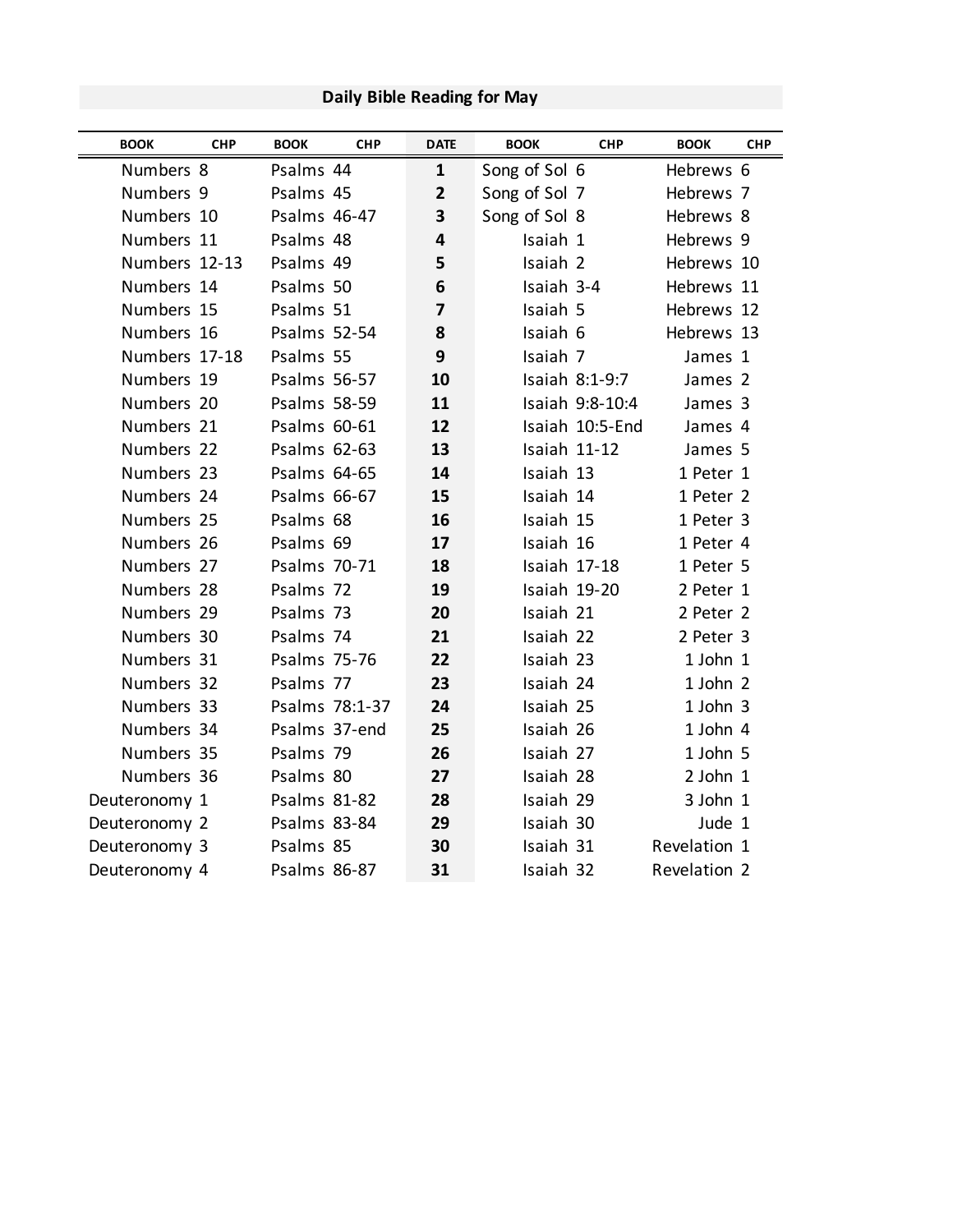| Daily Bible Reading for June |  |
|------------------------------|--|
|                              |  |

| <b>BOOK</b>           | <b>CHP</b> | <b>BOOK</b>         | <b>CHP</b>         | <b>DATE</b>             | <b>BOOK</b> | <b>CHP</b> | <b>BOOK</b>   | <b>CHP</b> |
|-----------------------|------------|---------------------|--------------------|-------------------------|-------------|------------|---------------|------------|
| Deuteronomy 5         |            | Psalms 88           |                    | $\mathbf{1}$            | Isaiah 33   |            | Revelation 3  |            |
| Deuteronomy 6         |            | Psalms 89           |                    | $\overline{2}$          | Isaiah 34   |            | Revelation 4  |            |
| Deuteronomy 7         |            | Psalms 90           |                    | 3                       | Isaiah 35   |            | Revelation 5  |            |
| Deuteronomy 8         |            | Psalms 91           |                    | $\overline{\mathbf{4}}$ | Isaiah 36   |            | Revelation 6  |            |
| Deuteronomy 9         |            | <b>Psalms 92-93</b> |                    | 5                       | Isaiah 37   |            | Revelation 7  |            |
| Deuteronomy 10        |            | Psalms 94           |                    | 6                       | Isaiah 38   |            | Revelation 8  |            |
| Deuteronomy 11        |            | Psalms 95-96        |                    | $\overline{\mathbf{z}}$ | Isaiah 39   |            | Revelation 9  |            |
| Deuteronomy 12        |            | Psalms 97-98        |                    | 8                       | Isaiah 40   |            | Revelation 10 |            |
| Deuteronomy 13-14     |            |                     | Psalms 99-101      | 9                       | Isaiah 41   |            | Revelation 11 |            |
| Deuteronomy 15        |            | Psalms 102          |                    | 10                      | Isaiah 42   |            | Revelation 12 |            |
| Deuteronomy 16        |            | Psalms 103          |                    | 11                      | Isaiah 43   |            | Revelation 13 |            |
| Deuteronomy 17        |            | Psalms 104          |                    | 12                      | Isaiah 44   |            | Revelation 14 |            |
| Deuteronomy 18        |            | Psalms 105          |                    | 13                      | Isaiah 45   |            | Revelation 15 |            |
| Deuteronomy 19        |            | Psalms 106          |                    | 14                      | Isaiah 46   |            | Revelation 16 |            |
| Deuteronomy 20        |            | Psalms 107          |                    | 15                      | Isaiah 47   |            | Revelation 17 |            |
| Deuteronomy 21        |            |                     | Psalms 108-109     | 16                      | Isaiah 48   |            | Revelation 18 |            |
| Deuteronomy 22        |            |                     | Psalms 110-111     | 17                      | Isaiah 49   |            | Revelation 19 |            |
| Deuteronomy 23        |            |                     | Psalms 112-113     | 18                      | Isaiah 50   |            | Revelation 20 |            |
| Deuteronomy 24        |            |                     | Psalms 114-115     | 19                      | Isaiah 51   |            | Revelation 21 |            |
| Deuteronomy 25        |            | Psalms 116          |                    | 20                      | Isaiah 52   |            | Revelation 22 |            |
| Deuteronomy 26        |            |                     | Psalms 117-118     | 21                      | Isaiah 53   |            | Matthew 1     |            |
| Deuteronomy 27-28:19  |            |                     | Psalms 119:1-24    | 22                      | Isaiah 54   |            | Matthew 2     |            |
| Deuteronomy 28:20-End |            |                     | Psalms 119:25-48   | 23                      | Isaiah 55   |            | Matthew 3     |            |
| Deuteronomy 29        |            |                     | Psalms 119:49-72   | 24                      | Isaiah 56   |            | Matthew 4     |            |
| Deuteronomy 30        |            |                     | Psalms 119:73-96   | 25                      | Isaiah 57   |            | Matthew 5     |            |
| Deuteronomy 31        |            |                     | Psalms 119:97-120  | 26                      | Isaiah 58   |            | Matthew 6     |            |
| Deuteronomy 32        |            |                     | Psalms 119:121-144 | 27                      | Isaiah 59   |            | Matthew 7     |            |
| Deuteronomy 33-34     |            |                     | Psalms 119:145-176 | 28                      | Isaiah 60   |            | Matthew 8     |            |
| Joshua 1              |            |                     | Psalms 120-122     | 29                      | Isaiah 61   |            | Matthew 9     |            |
| Joshua 2              |            |                     | Psalms 123-125     | 30                      | Isaiah 62   |            | Matthew 10    |            |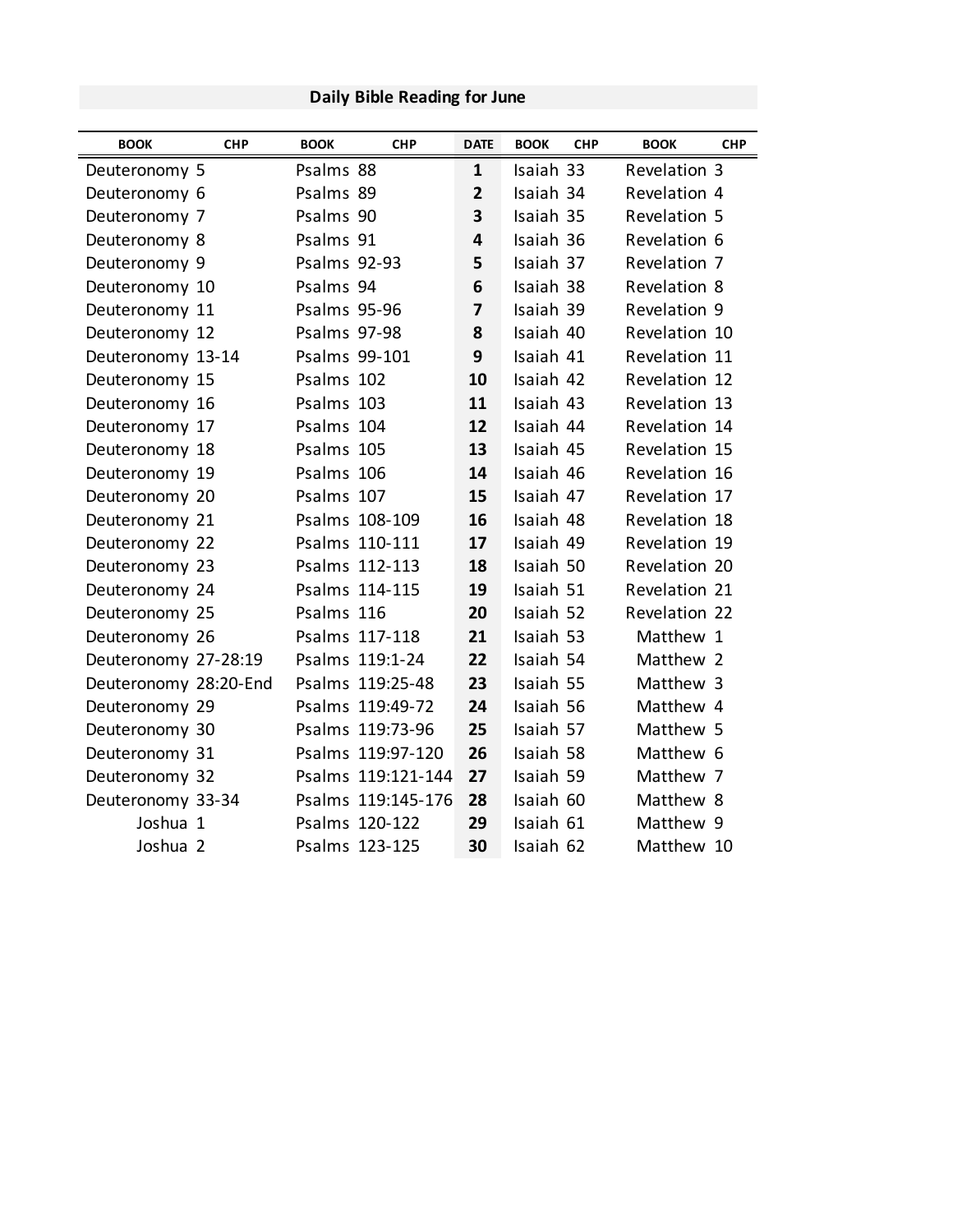| <b>BOOK</b>  | <b>CHP</b>        | <b>BOOK</b> | <b>CHP</b>     | <b>DATE</b>             | <b>BOOK</b> | <b>CHP</b> | <b>BOOK</b> | <b>CHP</b> |
|--------------|-------------------|-------------|----------------|-------------------------|-------------|------------|-------------|------------|
| Joshua 3     |                   |             | Psalms 126-128 | $\mathbf{1}$            | Isaiah 63   |            | Matthew 11  |            |
| Joshua 4     |                   |             | Psalms 129-131 | $\overline{2}$          | Isaiah 64   |            | Matthew 12  |            |
|              | Joshua 5&6:1-5    |             | Psalms 132-134 | 3                       | Isaiah 65   |            | Matthew 13  |            |
|              | Joshua 6:6-End    |             | Psalms 135-136 | 4                       | Isaiah 66   |            | Matthew 14  |            |
| Joshua 7     |                   |             | Psalms 137-138 | 5                       | Jeremiah 1  |            | Matthew 15  |            |
| Joshua 8     |                   | Psalms 139  |                | 6                       | Jeremiah 2  |            | Matthew 16  |            |
| Joshua 9     |                   |             | Psalms 140-141 | $\overline{\mathbf{z}}$ | Jeremiah 3  |            | Matthew 17  |            |
| Joshua 10    |                   |             | Psalms 142-143 | 8                       | Jeremiah 4  |            | Matthew 18  |            |
| Joshua 11    |                   | Psalms 144  |                | 9                       | Jeremiah 5  |            | Matthew 19  |            |
| Joshua 12-13 |                   | Psalms 145  |                | 10                      | Jeremiah 6  |            | Matthew 20  |            |
| Joshua 14-15 |                   |             | Psalms 146-147 | 11                      | Jeremiah 7  |            | Matthew 21  |            |
| Joshua 16-17 |                   | Psalms 148  |                | 12                      | Jeremiah 8  |            | Matthew 22  |            |
| Joshua 18-19 |                   |             | Psalms 149-150 | 13                      | Jeremiah 9  |            | Matthew 23  |            |
| Joshua 20-21 |                   | Acts 1      |                | 14                      | Jeremiah 10 |            | Matthew 24  |            |
| Joshua 22    |                   | Acts 2      |                | 15                      | Jeremiah 11 |            | Matthew 25  |            |
| Joshua 23    |                   | Acts 3      |                | 16                      | Jeremiah 12 |            | Matthew 26  |            |
| Joshua 24    |                   | Acts 4      |                | 17                      | Jeremiah 13 |            | Matthew 27  |            |
| Judges 1     |                   | Acts 5      |                | 18                      | Jeremiah 14 |            | Matthew 28  |            |
| Judges 2     |                   | Acts 6      |                | 19                      | Jeremiah 15 |            | Mark 1      |            |
| Judges 3     |                   | Acts 7      |                | 20                      | Jeremiah 16 |            | Mark 2      |            |
| Judges 4     |                   | Acts 8      |                | 21                      | Jeremiah 17 |            | Mark 3      |            |
| Judges 5     |                   | Acts 9      |                | 22                      | Jeremiah 18 |            | Mark 4      |            |
| Judges 6     |                   | Acts 10     |                | 23                      | Jeremiah 19 |            | Mark 5      |            |
| Judges 7     |                   | Acts 11     |                | 24                      | Jeremiah 20 |            | Mark 6      |            |
| Judges 8     |                   | Acts 12     |                | 25                      | Jeremiah 21 |            | Mark 7      |            |
| Judges 9     |                   | Acts 13     |                | 26                      | Jeremiah 22 |            | Mark 8      |            |
|              | Judges 10-11:1-11 | Acts 14     |                | 27                      | Jeremiah 23 |            | Mark 9      |            |
|              | Judges 11:12-End  | Acts 15     |                | 28                      | Jeremiah 24 |            | Mark 10     |            |
| Judges 12    |                   | Acts 16     |                | 29                      | Jeremiah 25 |            | Mark 11     |            |
| Judges 13    |                   | Acts 17     |                | 30                      | Jeremiah 26 |            | Mark 12     |            |
| Judges 14    |                   | Acts 18     |                | 31                      | Jeremiah 27 |            | Mark 13     |            |

**Daily Bible Reading for July**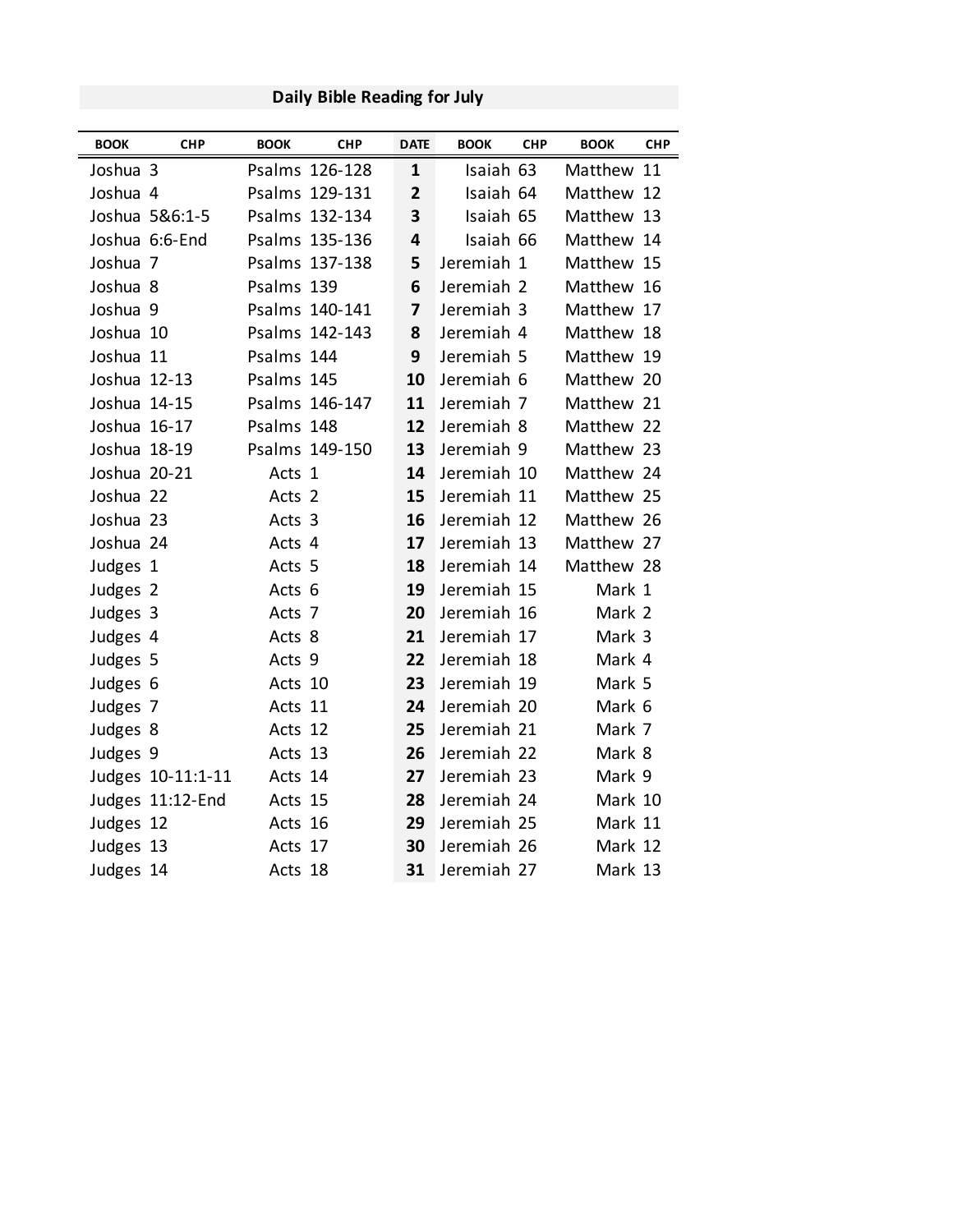| <b>BOOK</b>     | <b>CHP</b>     | <b>BOOK</b>         | <b>CHP</b> | <b>DATE</b>    | <b>BOOK</b>    | <b>CHP</b> | <b>BOOK</b>         | <b>CHP</b> |
|-----------------|----------------|---------------------|------------|----------------|----------------|------------|---------------------|------------|
| Judges 15       |                | Acts 19             |            | $\mathbf{1}$   | Jeremiah 28    |            | Mark 14             |            |
| Judges 16       |                | Acts 20             |            | $\overline{2}$ | Jeremiah 29    |            | Mark 15             |            |
| Judges 17       |                | Acts 21             |            | 3              | Jeremiah 30-31 |            | Mark 16             |            |
| Judges 18       |                | Acts 22             |            | 4              | Jeremiah 32    |            | Psalms 1-2          |            |
| Judges 19       |                | Acts 23             |            | 5              | Jeremiah 33    |            | Psalms 3-4          |            |
| Judges 20       |                | Acts 24             |            | 6              | Jeremiah 34    |            | Psalms 5-6          |            |
| Judges 21       |                | Acts 25             |            | 7              | Jeremiah 35    |            | Psalms 7-8          |            |
| Ruth 1          |                | Acts 26             |            | 8              | Jeremiah 36    |            | Psalms 9            |            |
| Ruth 2          |                | Acts 27             |            | 9              | Jeremiah 37    |            | Psalms 10           |            |
| <b>Ruth 3-4</b> |                | Acts 28             |            | 10             | Jeremiah 38    |            | <b>Psalms 11-12</b> |            |
| 1 Samuel        | $\mathbf{1}$   | Romans 1            |            | 11             | Jeremiah 39    |            | Psalms 13-14        |            |
| 1 Samuel        | 2              | Romans 2            |            | 12             | Jeremiah 40    |            | Psalms 15-16        |            |
| 1 Samuel        | $\overline{3}$ | Romans 3            |            | 13             | Jeremiah 41    |            | Psalms 17           |            |
| 1 Samuel        | 4              | Romans 4            |            | 14             | Jeremiah 42    |            | Psalms 18           |            |
| 1 Samuel 5-6    |                | Romans 5            |            | 15             | Jeremiah 43    |            | Psalms 19           |            |
| 1 Samuel        | 7-8            | Romans 6            |            | 16             | Jeremiah 44    |            | <b>Psalms 20-21</b> |            |
| 1 Samuel        | 9              | Romans 7            |            | 17             | Jeremiah 45-46 |            | Psalms 22           |            |
| 1 Samuel        | 10             | Romans 8            |            | 18             | Jeremiah 47    |            | <b>Psalms 23-24</b> |            |
| 1 Samuel        | 11             | Romans <sub>9</sub> |            | 19             | Jeremiah 48    |            | Psalms 25           |            |
| 1 Samuel        | 12             | Romans 10           |            | 20             | Jeremiah 49    |            | <b>Psalms 26-27</b> |            |
| 1 Samuel        | 13             | Romans 11           |            | 21             | Jeremiah 50    |            | <b>Psalms 28-29</b> |            |
| 1 Samuel        | 14             | Romans 12           |            | 22             | Jeremiah 51    |            | Psalms 30           |            |
| 1 Samuel        | 15             | Romans 13           |            | 23             | Jeremiah 52    |            | Psalms 31           |            |
| 1 Samuel        | 16             | Romans 14           |            | 24             | Lament 1       |            | Psalms 32           |            |
| 1 Samuel        | 17             | Romans 15           |            | 25             | Lament 2       |            | Psalms 33           |            |
| 1 Samuel        | 18             | Romans 16           |            | 26             | Lament 3       |            | Psalms 34           |            |
| 1 Samuel        | 19             | 1 Corinth 1         |            | 27             | Lament 4       |            | Psalms 35           |            |
| 1 Samuel        | 20             | 1 Corinth 2         |            | 28             | Lament 5       |            | Psalms 36           |            |
| 1 Samuel        | 21-22          | 1 Corinth 3         |            | 29             | Ezekiel 1      |            | Psalms 37           |            |
| 1 Samuel        | 23             | 1 Corinth 4         |            | 30             | Ezekiel 2      |            | Psalms 38           |            |
| 1 Samuel        | 24             | 1 Corinth 5         |            | 31             | Ezekiel 3      |            | Psalms 39           |            |

**Daily Bible Reading for August**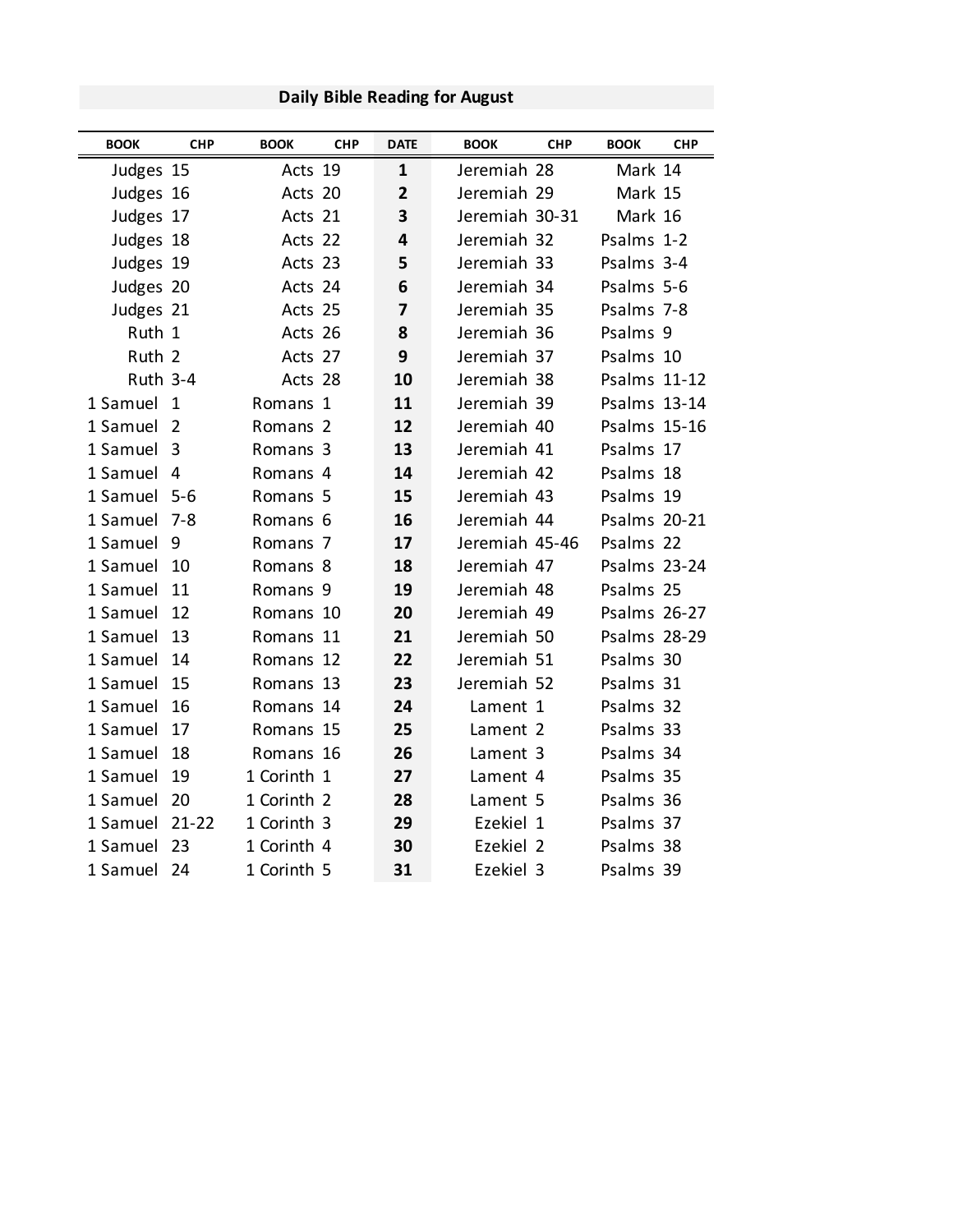### **Daily Bible Reading for September**

| <b>BOOK</b>                 | <b>CHP</b>     | <b>BOOK</b>            | <b>CHP</b> | <b>DATE</b>             | <b>BOOK</b> | <b>CHP</b> | <b>BOOK</b>         | <b>CHP</b>     |
|-----------------------------|----------------|------------------------|------------|-------------------------|-------------|------------|---------------------|----------------|
| 1 Samuel                    | 25             | 1 Corinth 6            |            | 1                       | Ezekiel 4   |            | Psalms 40-41        |                |
| 1 Samuel                    | 26             | 1 Corinth 7            |            | $\overline{2}$          | Ezekiel 5   |            | Psalms 42-43        |                |
| 1 Samuel                    | 27             | 1 Corinth 8            |            | 3                       | Ezekiel 6   |            | Psalms 44           |                |
| 1 Samuel                    | 28             | 1 Corinth 9            |            | 4                       | Ezekiel 7   |            | Psalms 45           |                |
| 1 Samuel 29-30 1 Corinth 10 |                |                        |            | 5                       | Ezekiel 8   |            | Psalms 46-47        |                |
| 1 Samuel                    | 31             | 1 Corinth 11           |            | 6                       | Ezekiel 9   |            | Psalms 48           |                |
| 2 Samuel                    | $\mathbf{1}$   | 1 Corinth 12           |            | $\overline{\mathbf{z}}$ | Ezekiel 10  |            | Psalms 49           |                |
| 2 Samuel                    | $\overline{2}$ | 1 Corinth 13           |            | 8                       | Ezekiel 11  |            | Psalms 50           |                |
| 2 Samuel                    | 31             | 1 Corinth 14           |            | 9                       | Ezekiel 12  |            | Psalms 51           |                |
| 2 Samuel                    | $4 - 5$        | 1 Corinth 15           |            | 10                      | Ezekiel 13  |            | Psalms 52-54        |                |
| 2 Samuel                    | 6              | 1 Corinth 16           |            | 11                      | Ezekiel 14  |            | Psalms 55           |                |
| 2 Samuel                    | 7              | 2 Corinth 1            |            | 12                      | Ezekiel 15  |            | Psalms 56-57        |                |
| 2 Samuel                    | $8 - 9$        | 2 Corinth 2            |            | 13                      | Ezekiel 16  |            | <b>Psalms 58-59</b> |                |
| 2 Samuel                    | 10             | 2 Corinth 3            |            | 14                      | Ezekiel 17  |            | Psalms 60-61        |                |
| 2 Samuel                    | 11             | 2 Corinth 4            |            | 15                      | Ezekiel 18  |            | Psalms 62-63        |                |
| 2 Samuel                    | 12             | 2 Corinth 5            |            | 16                      | Ezekiel 19  |            | Psalms 64-65        |                |
| 2 Samuel                    | 13             | 2 Corinth 6            |            | 17                      | Ezekiel 20  |            | Psalms 66-67        |                |
| 2 Samuel                    | 14             | 2 Corinth 7            |            | 18                      | Ezekiel 21  |            | Psalms 68           |                |
| 2 Samuel                    | 15             | 2 Corinth 8            |            | 19                      | Ezekiel 22  |            | Psalms 69           |                |
| 2 Samuel                    | 16             | 2 Corinth 9            |            | 20                      | Ezekiel 23  |            | Psalms 70-71        |                |
| 2 Samuel                    | 17             | 2 Corinth 10           |            | 21                      | Ezekiel 24  |            | Psalms 72           |                |
| 2 Samuel                    | 18             | 2 Corinth 11           |            | 22                      | Ezekiel 25  |            | Psalms 73           |                |
| 2 Samuel                    | 19             | 2 Corinth 12           |            | 23                      | Ezekiel 26  |            | Psalms 74           |                |
| 2 Samuel                    | 20             | 2 Corinth 13           |            | 24                      | Ezekiel 27  |            | Psalms 75-76        |                |
| 2 Samuel                    | 21             | Galatians 1            |            | 25                      | Ezekiel 28  |            | Psalms 77           |                |
| 2 Samuel                    | 22             | Galatians <sub>2</sub> |            | 26                      | Ezekiel 29  |            |                     | Psalms 78:1-37 |
| 2 Samuel                    | 23             | Galatians 3            |            | 27                      | Ezekiel 30  |            | Psalms 37-end       |                |
| 2 Samuel                    | 24             | Galatians 4            |            | 28                      | Ezekiel 31  |            | Psalms 79           |                |
| 1 Kings 1                   |                | Galatians 5            |            | 29                      | Ezekiel 32  |            | Psalms 80           |                |
| 1 Kings 2                   |                | Galatians 6            |            | 30                      | Ezekiel 33  |            | Psalms 81-82        |                |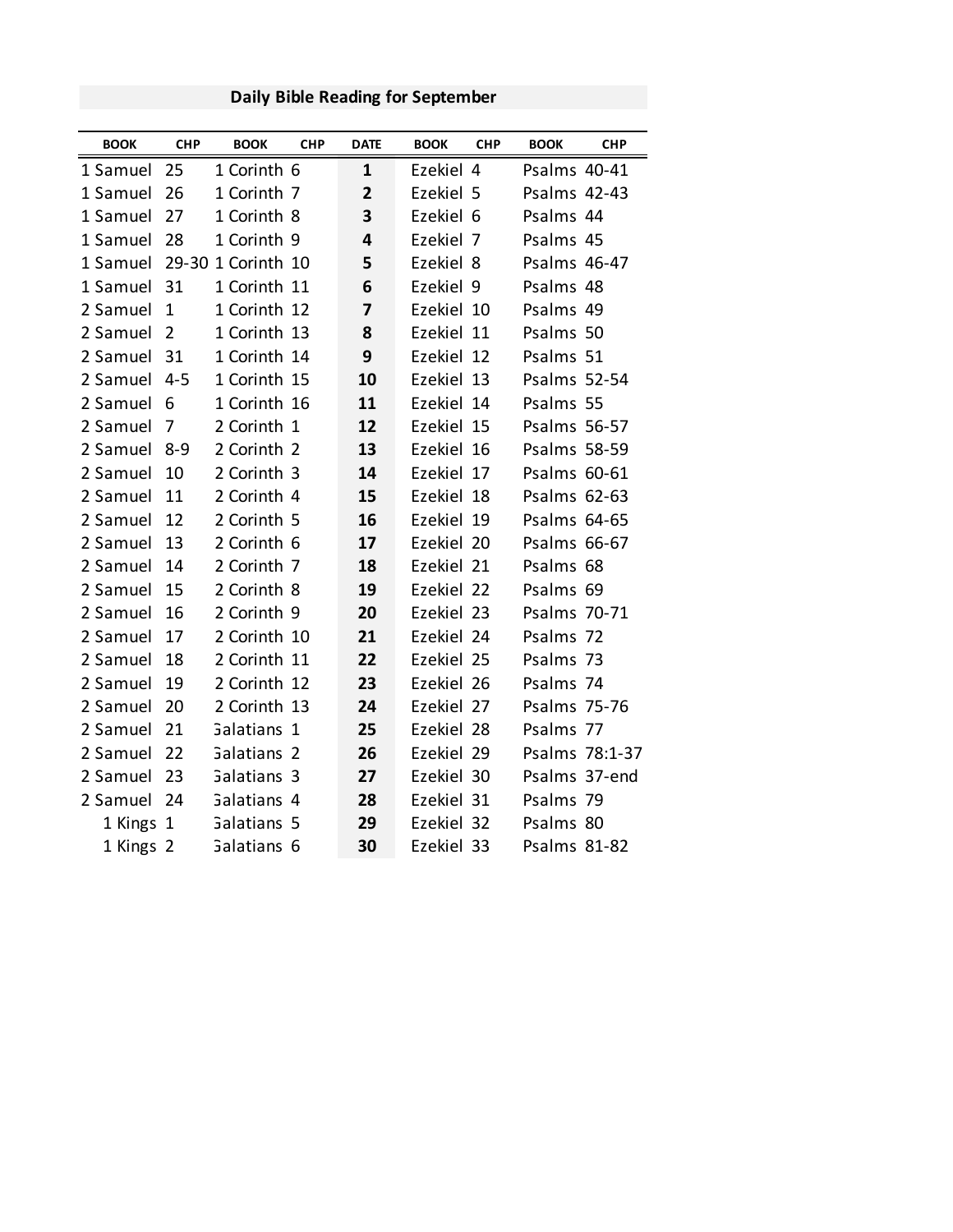## **BOOK CHP BOOK CHP DATE BOOK CHP BOOK CHP** 1 Kings 3 Ephesians 1 **1** Ezekiel 34 Psalms 83-84 1 Kings 4-5 Ephesians 2 **2** Ezekiel 35 Psalms 85 1 Kings 6 Ephesians 3 **3** Ezekiel 36 Psalms 86-87 1 Kings 7 Ephesians 4 **4** Ezekiel 37 Psalms 88 1 Kings 8 Ephesians 5 **5** Ezekiel 38 Psalms 89 1 Kings 9 Ephesians 6 **6** Ezekiel 39 Psalms 90 1 Kings 10 Philippians 1 **7** Ezekiel 40 Psalms 91 1 Kings 11 Philippians 2 **8** Ezekiel 41 Psalms 92-93 1 Kings 12 Philippians 3 **9** Ezekiel 42 Psalms 94 1 Kings 13 Philippians 4 **10** Ezekiel 43 Psalms 95-96 1 Kings 14 Collosians 1 **11** Ezekiel 44 Psalms 97-98 1 Kings 15 Collosians 2 **12** Ezekiel 45 Psalms 99-101 1 Kings 16 Collosians 3 **13** Ezekiel 46 Psalms 102 1 Kings 17 Collosians 4 **14** Ezekiel 47 Psalms 103 1 Kings 18 1 Thess 1 **15** Ezekiel 48 Psalms 104 1 Kings 19 1 Thess 2 **16** Daniel 1 Psalms 105 1 Kings 20 1 Thess 3 **17** Daniel 2 Psalms 106 1 Kings 21 1 Thess 4 **18** Daniel 3 Psalms 107 1 Kings 22 1 Thess 5 **19** Daniel 4 Psalms 108-109 2 Kings 1 2 Thess 1 **20** Daniel 5 Psalms 110-111 2 Kings 2 2 Thess 2 **21** Daniel 6 Psalms 112-113 2 Kings 3 2 Thess 3 **22** Daniel 7 Psalms 114-115 2 Kings 4 1 Timothy 1 **23** Daniel 8 Psalms 116 2 Kings 5 1 Timothy 2 **24** Daniel 9 Psalms 117-118 2 Kings 6 1 Timothy 3 **25** Daniel 10 Psalms 119:1-24 2 Kings 7 1 Timothy 4 **26** Daniel 11 Psalms 119:25-48 2 Kings 8 1 Timothy 5 **27** Daniel 12 Psalms 119:49-72 2 Kings 9 1 Timothy 6 **28** Hosea 1 Psalms 119:73-96 2 Kings 10-11 2 Timothy 1 **29** Hosea 2 Psalms 119:97-120 2 Kings 12 2 Timothy 2 **30** Hosea 3-4 Psalms 119:121-144 2 Kings 13 2 Timothy 3 **31** Hosea 5-6 Psalms 119:145-176

#### **Daily Bible Reading for October**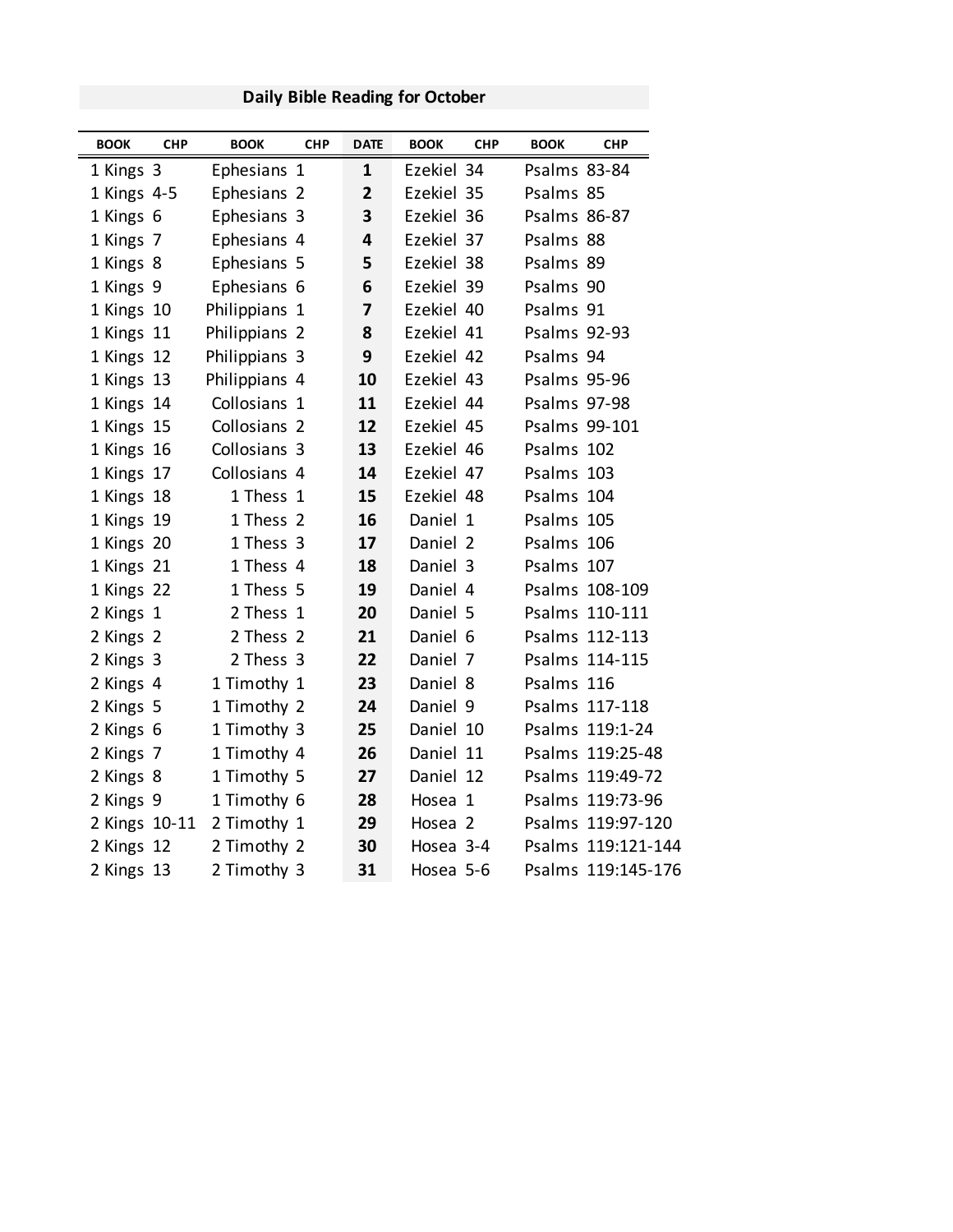| <b>BOOK</b>  | <b>CHP</b> | <b>BOOK</b>    | <b>CHP</b>     | <b>DATE</b>             | <b>BOOK</b> | <b>CHP</b>     | <b>BOOK</b> | <b>CHP</b>     |
|--------------|------------|----------------|----------------|-------------------------|-------------|----------------|-------------|----------------|
| 2 Kings      | 14         | 2 Timothy      | 4              | 1                       | Hosea       | 7              | Psalm       | 120-122        |
| 2 Kings      | 15         | <b>Titus</b>   | $\mathbf{1}$   | $\overline{\mathbf{2}}$ | Hosea       | 8              | Psalm       | 122-125        |
| 2 Kings      | 16         | <b>Titus</b>   | $\overline{2}$ | 3                       | Hosea       | 9              | Psalm       | 126-128        |
| 2 Kings      | 17         | <b>Titus</b>   | 3              | 4                       | Hosea       | 10             | Psalm       | 129-131        |
| 2 Kings      | 18         | Philemon       | $\mathbf{1}$   | 5                       | Hosea       | 11             | Psalm       | 132-134        |
| 2 Kings      | 19         | <b>Hebrews</b> | $\mathbf{1}$   | 6                       | Hosea       | 12             | Psalm       | 135-136        |
| 2 Kings      | 20         | Hebrews        | $\overline{2}$ | 7                       | Hosea       | 13             | Psalm       | 137-138        |
| 2 Kings      | 21         | Hebrews        | 3              | 8                       | Hosea       | 14             | Psalm       | 139            |
| 2 Kings      | 22         | Hebrews        | 4              | 9                       | Joel        | $\mathbf 1$    | Psalm       | 140-141        |
| 2 Kings      | 23         | Hebrews        | 5              | 10                      | Joel        | $\overline{2}$ | Psalm       | 142-143        |
| 2 Kings      | 24         | Hebrews        | 6              | 11                      | Joel        | 3              | Psalm       | 144            |
| 2 Kings      | 25         | Hebrews        | 7              | 12                      | Amos        | 1              | Psalm       | 145            |
| 1 Chronicles | $1 - 2$    | Hebrews        | 8              | 13                      | Amos        | $\overline{2}$ | Psalm       | 146-147        |
| 1 Chronicles | $3 - 4$    | Hebrews        | 9              | 14                      | Amos        | 3              | Psalm       | 148            |
| 1 Chronicles | $5 - 6$    | Hebrews        | 10             | 15                      | Amos        | 4              | Psalm       | 149-150        |
| 1 Chronicles | $7 - 8$    | Hebrews        | 11             | 16                      | Amos        | 5              | Luke        | $1 - 1:38$     |
| 1 Chronicles | $9 - 10$   | Hebrews        | 12             | 17                      | Amos        | 6              | Luke        | 1:39-end       |
| 1 Chronicles | $11 - 12$  | Hebrews        | 13             | 18                      | Amos        | 7              | Luke        | $\overline{2}$ |
| 1 Chronicles | $13 - 14$  | James          | $\mathbf{1}$   | 19                      | Amos        | 8              | Luke        | 3              |
| 1 Chronicles | 15         | James          | $\overline{2}$ | 20                      | Amos        | 9              | Luke        | $\overline{4}$ |
| 1 Chronicles | 16         | James          | 3              | 21                      | Obadiah     | 1              | Luke        | 5              |
| 1 Chronicles | 17         | James          | 4              | 22                      | Jonah       | $\mathbf{1}$   | Luke        | 6              |
| 1 Chronicles | 18         | James          | 5              | 23                      | Jonah       | $\overline{2}$ | Luke        | $\overline{7}$ |
| 1 Chronicles | 19-20      | 1 Peter        | $\mathbf{1}$   | 24                      | Jonah       | 3              | Luke        | 8              |
| 1 Chronicles | 21         | 1 Peter        | $\overline{2}$ | 25                      | Jonah       | 4              | Luke        | 9              |
| 1 Chronicles | 22         | 1 Peter        | 3              | 26                      | Micah       | $\overline{1}$ | Luke        | 10             |
| 1 Chronicles | 23         | 1 Peter        | 4              | 27                      | Micah       | $\overline{2}$ | Luke        | 11             |
| 1 Chronicles | 24-25      | 1 Peter        | 5              | 28                      | Micah       | 3              | Luke        | 12             |
| 1 Chronicles | $26 - 27$  | 2 Peter        | $\mathbf{1}$   | 29                      | Micah       | 4              | Luke        | 13             |
| 1 Chronicles | 28         | 2 Peter        | $\overline{2}$ | 30                      | Micah       | 5              | Luke        | 14             |

### **Daily Bible Reading for November**